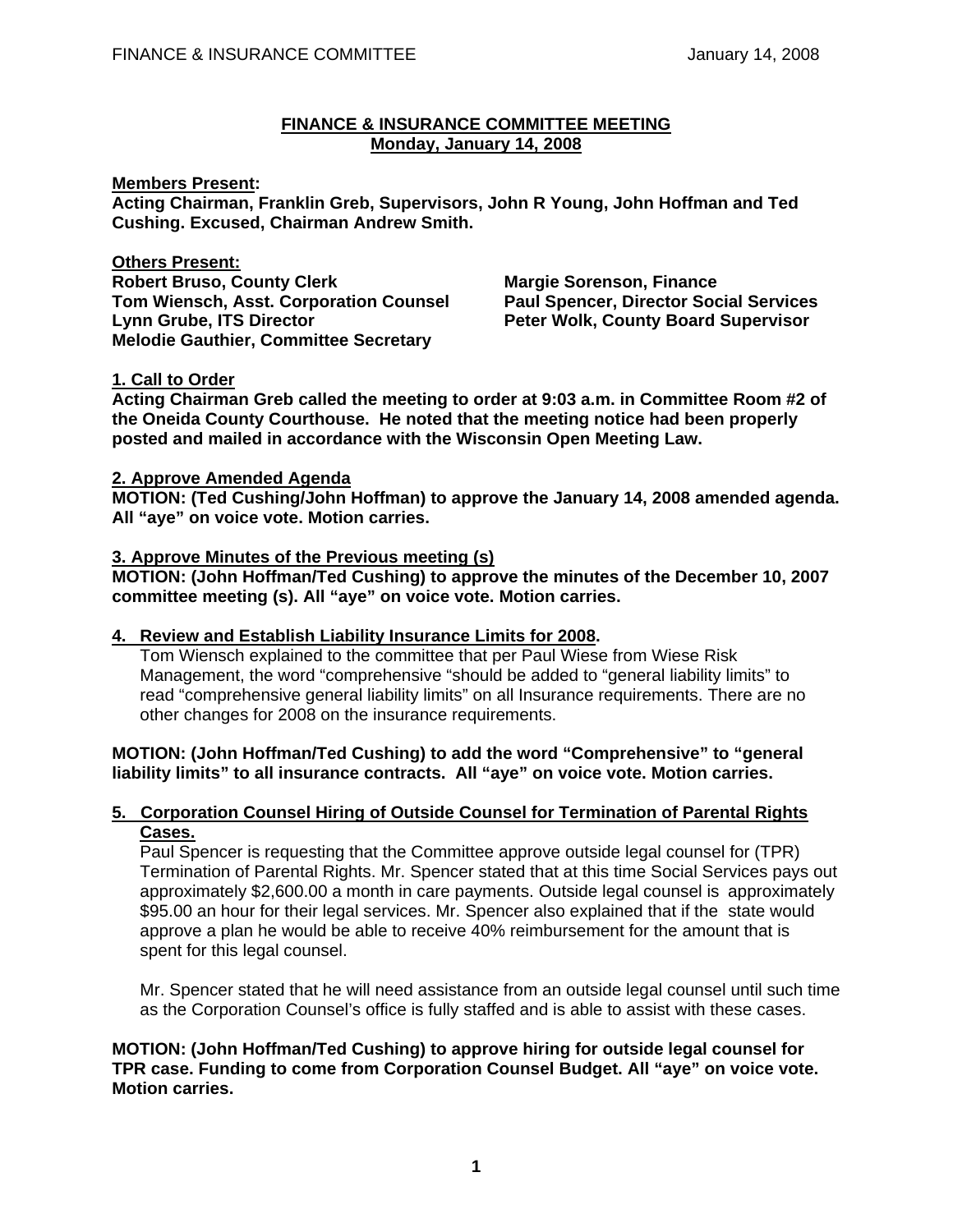#### **6. Board of Adjustment Request for Outside Legal Counsel**

The Board of Adjustment is requesting outside legal counsel for an appeal that concerns a decision on November 28, 2007 by the Oneida County Planning and Zoning Committee to deny an application.

**MOTION: (Ted Cushing/Frank Greb) to approve the Board of Adjustments request for outside legal Counsel. Three "aye" on voice vote. One abstained – John Hoffman. Motion carries.** 

#### **7. Vouchers, Reports and Purchase Orders**

## **County Clerk**

Mr. Bruso presented bills and vouchers to the Committee for approval.

## **MOTION: (Ted Cushing/Frank Greb) to approve the County Clerk's bills and vouchers as presented. All "aye" on voice vote. Motion carries.**

## **Treasurer**

 Mr. Bruso presented bills and vouchers for the Treasurer to the Committee for their approval.

## **MOTION: (Ted Cushing/Frank Greb) to approve the Treasurer's bills and vouchers as presented. All "aye" on voice vote. Motion carries.**

 Treasurer's Monthly Reports for November and December 2007  **Committee agreed to hold until the next meeting, January 28,2007.** 

## **Information Technology Services**

Ms Grube presented bills and vouchers to the Committee for approval.

## **MOTION: (Ted Cushing/John Hoffman) to approve the ITS bills and vouchers as presented. All "aye" on voice vote. Motion carries.**

# **a) Automated E-mailing archiving**

 Ms Grube is requesting approval by the Committee to archive ALL e-mail, incoming and outgoing for all employees of the county.

## **MOTION: (Frank Greb/Ted Cushing) to approve the e-mail archiving project with the intension of archiving all e-mail, in and out going. All "aye" on voice vote. Motion carries.**

# **b) County Board Supervisor Resources**

 Ms Grube gave a presentation on the Oneida Web Mail system from the County Site to the Committee stating all County Board members will have their own County e-mail address. The Board's members can choose to utilize their e-mail address and the County

 Resource Room knowing their ingoing and outgoing e-mail will be archived for them or they can choose not to utilize the County System and save their County business to a paper file or an internet file themselves.

 Ms. Grube advised that a system such as this needs to be implemented to protect individual supervisors and the County from possible Open Records Law violations.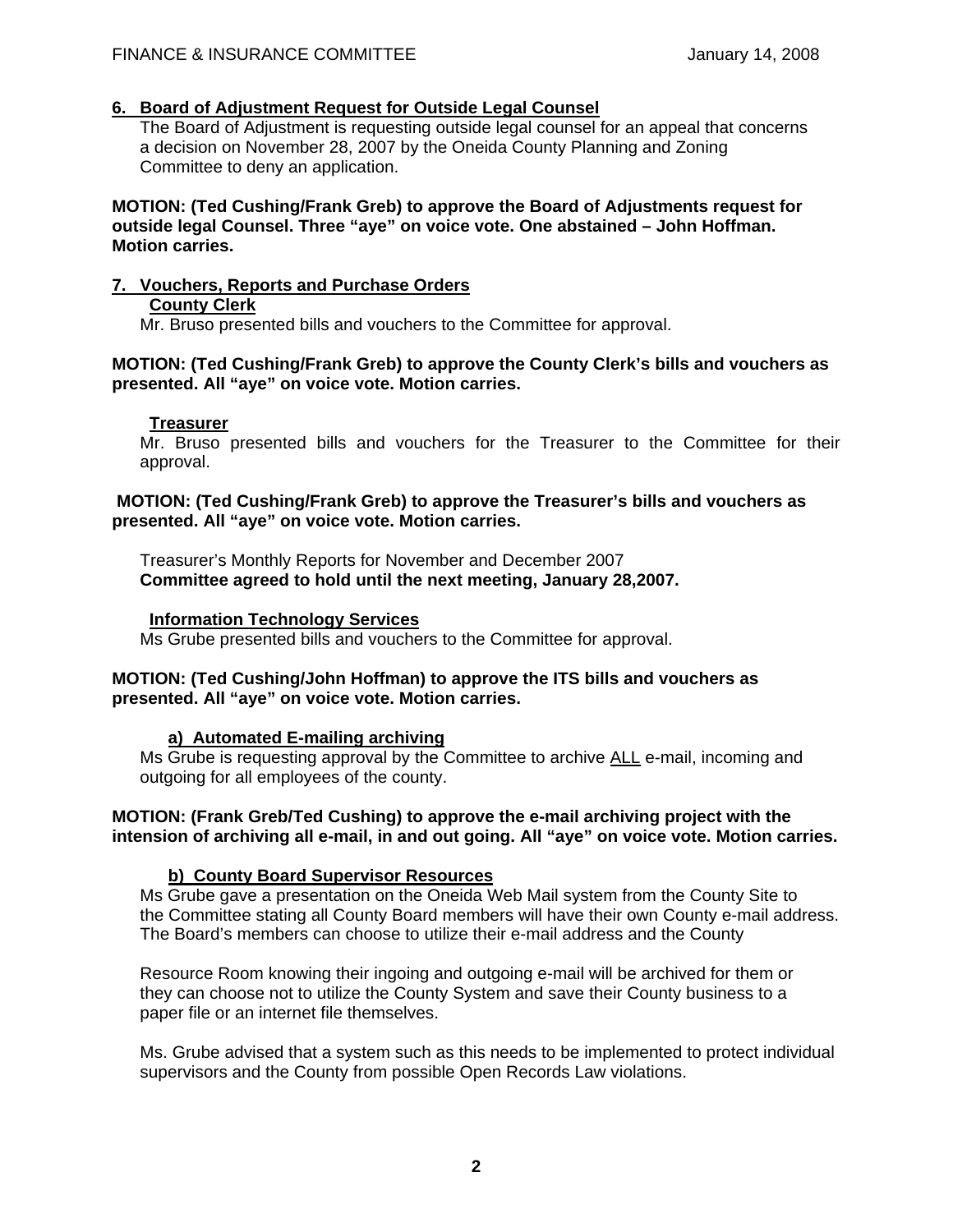**MOTION: (Ted Cushing/ Jack Young) to offer a county e-mail address to all County Board Supervisors and they can choose to utilize the e-mail address or not use the e-mail address. It will be their choice. All "aye" on voice vote, Motion carries.**

# **Finance**

Ms Sorenson presented bill and vouchers to the Committee for approval**.** 

## **MOTION: (Ted Cushing/Frank Greb) to approve Finance bills and vouchers as presented. All "aye" on voice vote. Motion carries.**

# **a) 2007 – 2009 Audit Contract**

 Ms. Sorenson sent out the RFP (Request for Proposal) for the 2007-2009 Audit Contract to 5 firms. Only 1 firm has responded and Ms. Sorenson is requesting that the Committee approve The Schenk and Associates proposal.

**MOTION: (John Hoffman/Ted Cushing) to accept Schenk and Associate's proposal and send the contract to Corporation Counsel for review and approval. All "aye" on voice vote. Motion carries.** 

# **b) Authorize 2008 Blanket Purchase Orders**

 Ms. Sorenson is requesting the Committee to sign the blanket purchase order forms for the standard bills and she will sign the blanket purchase orders when they are actually paid so there would be an original signature on every bill.

## **MOTION: (John Hoffman/Ted Cushing) to approve the Committee's authorization on the 2008 Blanket Purchase Orders. All "aye" on voice vote. Motion carries.**

# **c) Telephone Company Contracts**

 Ms. Sorenson explained that Todd Heath is interested in auditing the current telephone billings to insure accuracy. Mr. Heath's last analysis of the telephone billing was in 2005. Ms. Sorenson stated that Mr. Heath said he had found significant market changes that affect the County's 8 telephone lines billed by Verizon.

 Ms. Sorenson is requesting the Committee sign the "letter of agency" contract for 2008 and forward to Corporation Counsel.

**MOTION: (John Hoffman/Ted Cushing) to approve the signing of the Contract with Todd Heath and forward to Corporation Counsel for review and approval. All "aye" on voice vote. Motion carries.** 

# **8. Review Resolutions to be presented to the County Board January 15, 2008**

**Resolution #1-2008/Rezone Petition #15-2007 offered by Supervisors of the Planning & Zoning Committee regarding amending the Master Zoning District Document and the Oneida County Official Zoning District Boundary Map – Town of Minocqua.** 

*No Fiscal Impact*

**Resolution #2-2008/Rezone Petition #20-2007 offered by Supervisors of the Planning & Zoning Committee regarding amending the Master Zoning District Document and the Oneida County Official Zoning District Boundary Map – Town of Nokomis**. *No Fiscal Impact*